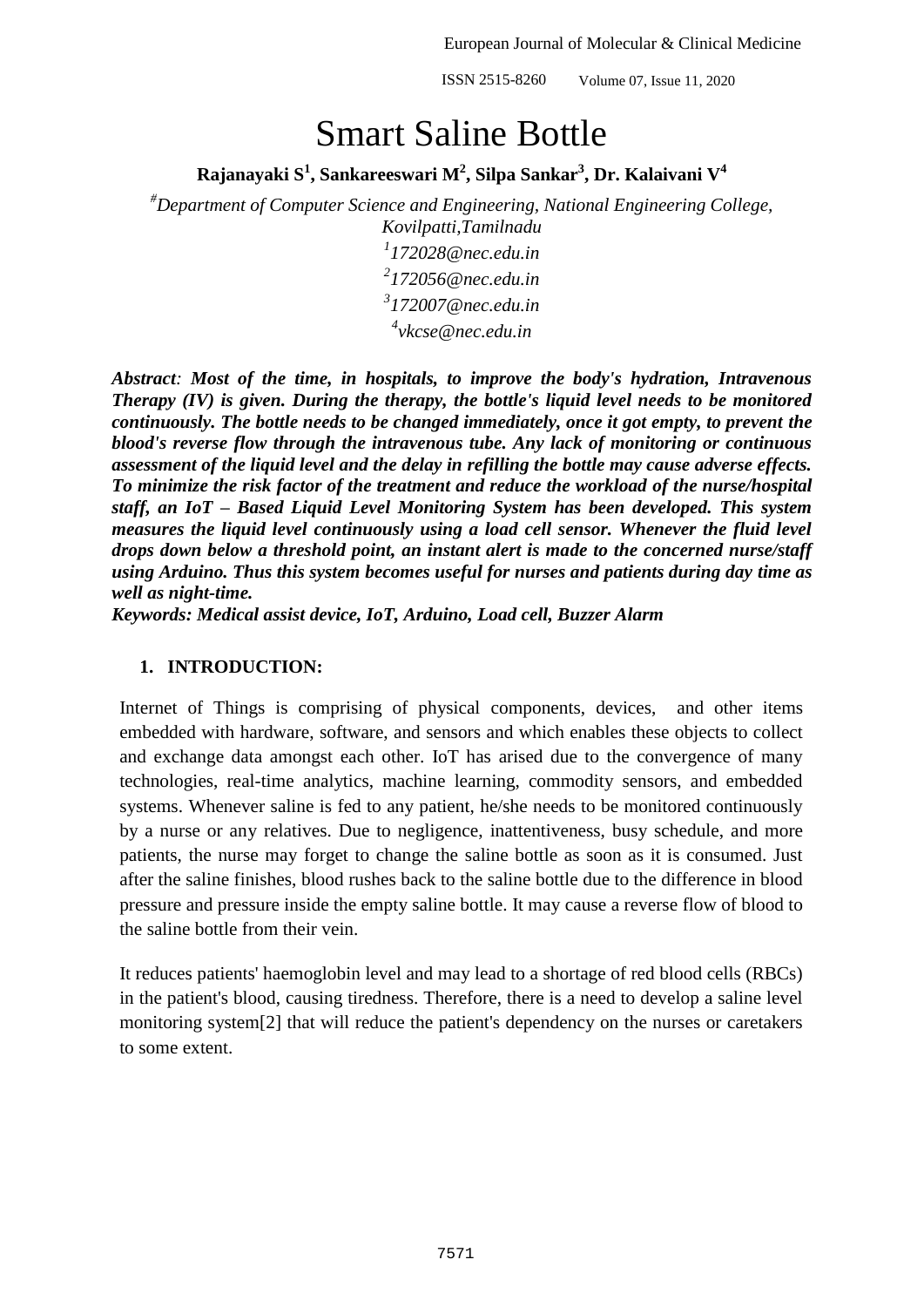#### **2. SYSTEM ARCHITECTURE**



Fig.1 Block Diagram of Smart Saline Bottle

# **3. IMPLEMENTATION SETUP**

#### A. Components

- Load Cell
- Load Cell sensor 24 bit ADC-HX711
- Arduino UNO
- Buzzer Alarm
- LED

B. Load Cell

A load cell is a type of active transducer, which converts mechanical input into an electrical output, which needs to be weighed probably uses a load cell to do so. Load cells come in many different shapes and sizes to be added to various machinery and weighing equipment.

Using load cell, we measure the weight of the glucose bottle. Its output will be analog. The maximum weight estimated in the load cell is 1kg. If the glucose bottle's weight is below 300ml or 0.3 kg, the buzzer alarm and the LED is triggered.



Fig. 2 Load Cell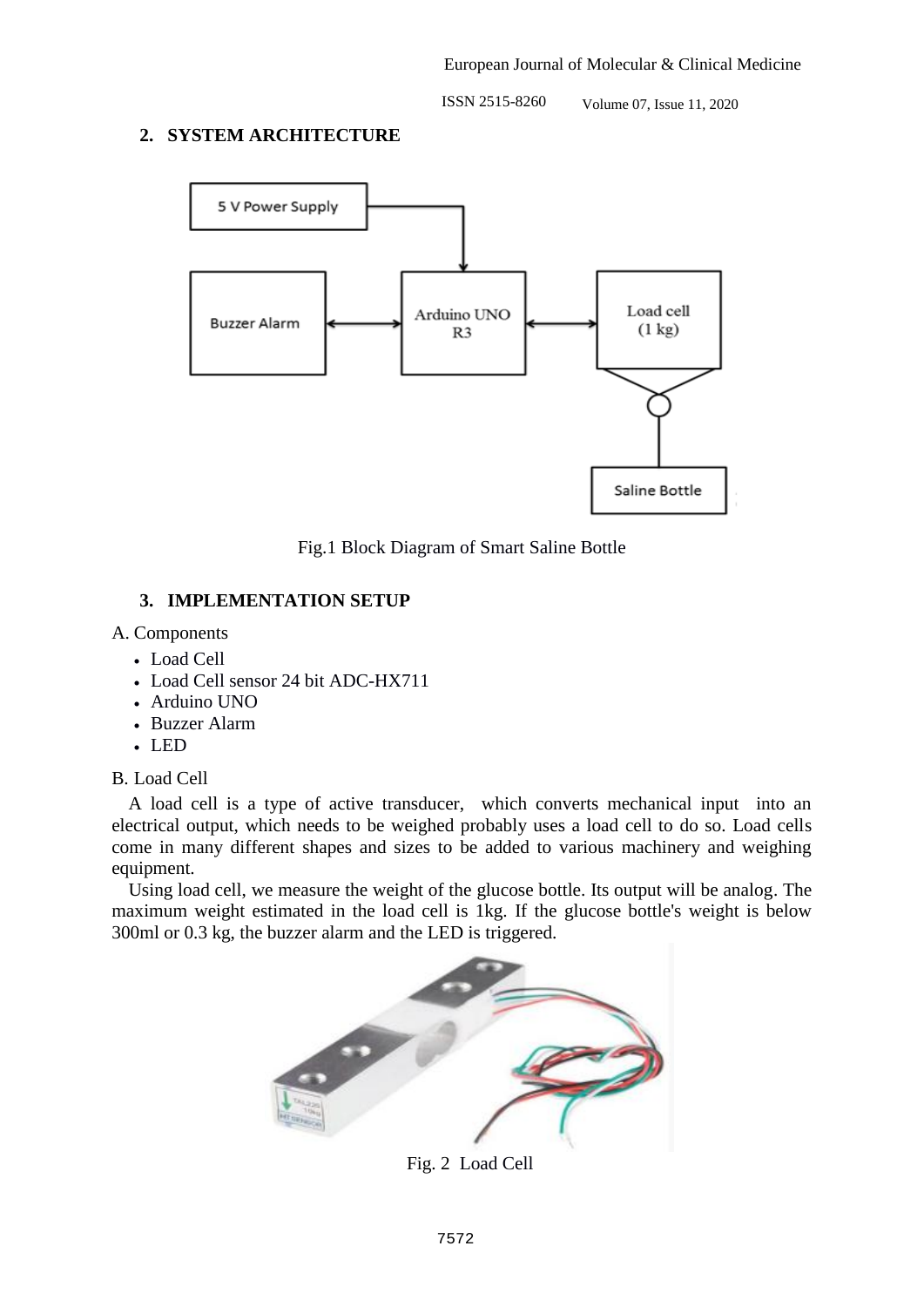#### C. Load Cell Sensor 24 Bit ADC-HX711

The HX711 load cell amplifier is used to get measurable data from a load cell. The HX711 is 24-bit analog-to-digital converter (ADC) designed for weight measurement and industrial applications to connect with a sensor. It is made for amplifying signals from cells and reporting them to another microcontroller. Here, the load cell's measurements which provide output in millivolts will be amplified and passed on to Arduino by hx711.



Fig. 3 Load Cell Sensor 24 Bit ADC-HX711

#### D. Arduino UNO

Arduino board can read inputs like lights using sensor, a finger in a button sensor, a Twitter message and turn it into an output - activating a motor, turning on an LED, publishing something online. Arduino act as Controller[1].



Fig. 4 Arduino UNO

# **4. SIMULATION**

The load cell sensor helps to detect the level of saline water easily. The buzzer alarm can be used to alert the observer when the saline bottle gets empty. When the bottle has filled no action is taken. When the saline water comes to the critical level, the level in which is saline water is going to get emptied, the buzzer alarm alerts the observer. When the bottle is filled, the first LED glows. When the saline bottle is partially filled, the second LED is illuminated and when the bottle gets emptied third LED glows.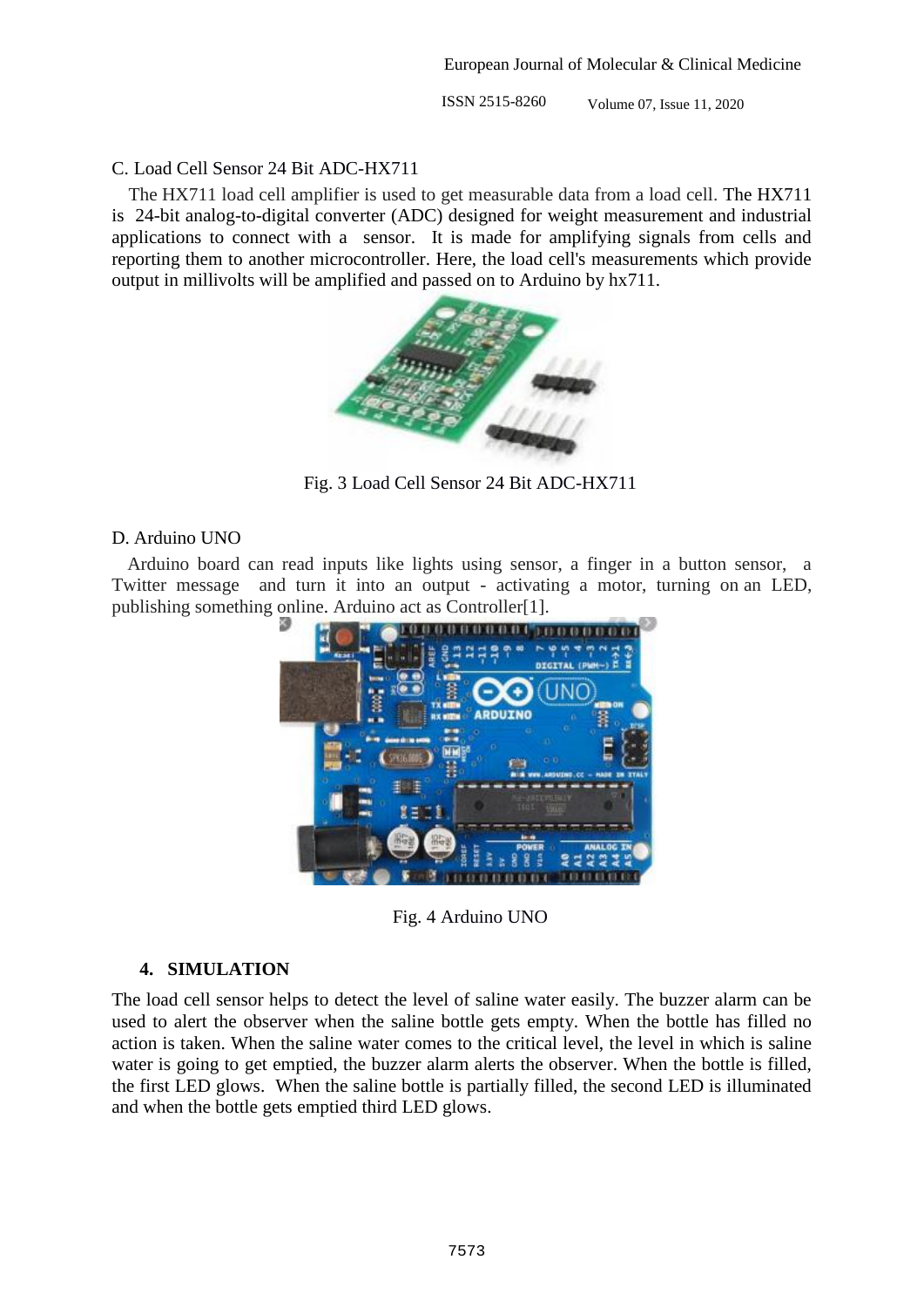| <b>Different Levels</b> | <b>Effect on Load</b><br><b>Cell Sensor</b> | <b>Action Taken</b>                                   |
|-------------------------|---------------------------------------------|-------------------------------------------------------|
| Filled                  | 500 ml                                      | No Action Taken.                                      |
| Partially Filled        | $200$ ml                                    | Alerted the observer using<br>Buzzer Alarm.           |
| <b>Completely Empty</b> | 0 <sub>m1</sub>                             | Alerted to nurse and the<br>saline bottle is changed. |

Table1: Different Levels with effects on Load cell sensor and actions are taken

# **5. SIMULATION RESULTS**

The detected weights are continuously displayed in Arduino IDE, and the LED and buzzer alarm indications whenever the threshold level( <=300ml) is met. The weights are indicated in kg.

| $\bullet$              |                           | COM <sub>4</sub> |                           |              | $\Box$ $\times$     |
|------------------------|---------------------------|------------------|---------------------------|--------------|---------------------|
|                        |                           |                  |                           |              | Send                |
| HX711 scale demo       |                           |                  |                           |              | $\hat{\phantom{1}}$ |
| Readings:              |                           |                  |                           |              |                     |
| The weight is -0.0kg   |                           |                  |                           |              |                     |
| The buzzer is High     |                           |                  |                           |              |                     |
| The led is High        |                           |                  |                           |              |                     |
|                        |                           |                  |                           |              |                     |
| The weight is -0.0kg   |                           |                  |                           |              |                     |
| The buzzer is High     |                           |                  |                           |              |                     |
| The led is High        |                           |                  |                           |              |                     |
|                        |                           |                  |                           |              |                     |
| The weight is -0.0kg   |                           |                  |                           |              |                     |
| The buzzer is High     |                           |                  |                           |              |                     |
| The led is High        |                           |                  |                           |              |                     |
|                        |                           |                  |                           |              |                     |
| The weight is $-0.0kq$ |                           |                  |                           |              |                     |
| The buzzer is High     |                           |                  |                           |              |                     |
| The led is High        |                           |                  |                           |              |                     |
|                        |                           |                  |                           |              |                     |
| The weight is $-0.0kq$ |                           |                  |                           |              |                     |
| The buzzer is High     |                           |                  |                           |              |                     |
| The led is High        |                           |                  |                           |              |                     |
|                        |                           |                  |                           |              |                     |
| The weight is $-0.0kq$ |                           |                  |                           |              |                     |
|                        | Autoscroll Show timestamp | Newline          | 9600 baud<br>$\checkmark$ | $\checkmark$ | Clear output        |

Fig. 5 Results of when no weight applied

# **6. EXPERIMENTAL SETUP**



Fig. 6 Experimental Setup